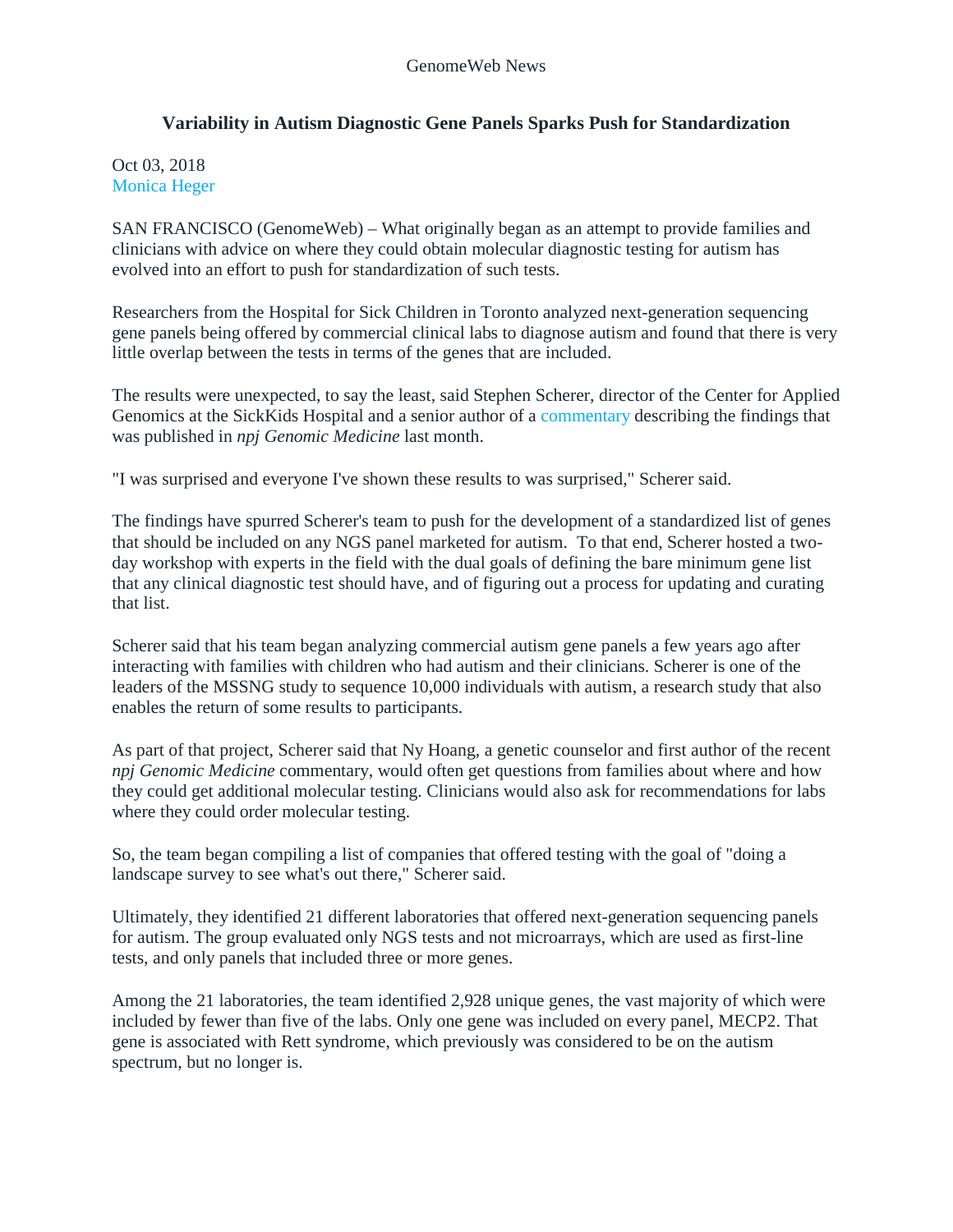There were 178 genes that were included on panels of at least five labs. Yet, of the top 16 most shared genes, the majority are associated with physical and systemic features, not autism specifically, the researchers found.

"I think this is a catastrophe," Catalina Betancur, director of research at the National Institute for Health and Medical Research (INSERM) in France and a lead investigator of the international Autism Sequencing Consortium, said. "Families are being charged to be tested with these panels, which in most cases are very incomplete. In almost all cases [the panels] include genes that are not involved in autism and, most seriously, do not include genes that are known to be involved in autism," she said.

Betancur acknowledged that while the "genetics of autism are very complex," there are nonetheless a number of well-known rare variants for which "there shouldn't be any confusion around."

Scherer said that there were a number of reasons why there was such little overlap between the gene panels. But, the main issue, he said, is that there are no guidelines. "You really have to understand all the research data out there and draw from the best research studies to generate your gene list," he said. "If you don't understand the field, and even if you do, it's complicated."

Compounding the problem is the fact that there is currently no agreed-on set of autism-related genes. In addition, he said, issues arise when panels are developed without having expertise in the specific disease. In other cases, he said, companies likely include genes in order to differentiate their test in the market.

"People are confused about the literature," Betancur added. While many studies indeed do report on rare disease-causing variants, there are also a lot of studies that find correlations between more common variants that turn out not to hold up. Yet in some cases, such variants are being included on clinical tests. "You have to be very cautious when interpreting the literature," she said.

Nancy Spinner, chief of the division of genome diagnostics at Children's Hospital Philadelphia, said that much of the discrepancy between gene panel tests could be due to the fact that there has been so much genomic research in the last several years that disease causing genes are a "moving target." Studies can initially point to what researchers think is a novel disease causing variant but further research sometimes finds that it is in fact benign.

She said that any set, validated gene list would have to also include the ability to be updated. CHOP's genomic diagnostic lab does not currently offer autism gene panels, she said, but it does offer diagnostic NGS panels for other genetic disorders as well as a medical exome test.

In some cases, the discrepancies are related to terminology. For instance, some of the panels marketed as autism panels actually included a gene list that was more broadly associated with intellectual disability, and so while some of the genes may have been related to autism, others were associated with other intellectual disabilities.

The "bonified autism genes are related to intellectual disability," Scherer said, but not all intellectual disability genes are related to autism. That becomes a problem for a family with a child with autism who is seeking a more specific molecular diagnosis. A test marketed as an autism panel may not include all known autism genes and may include many genes that are irrelevant for their child.